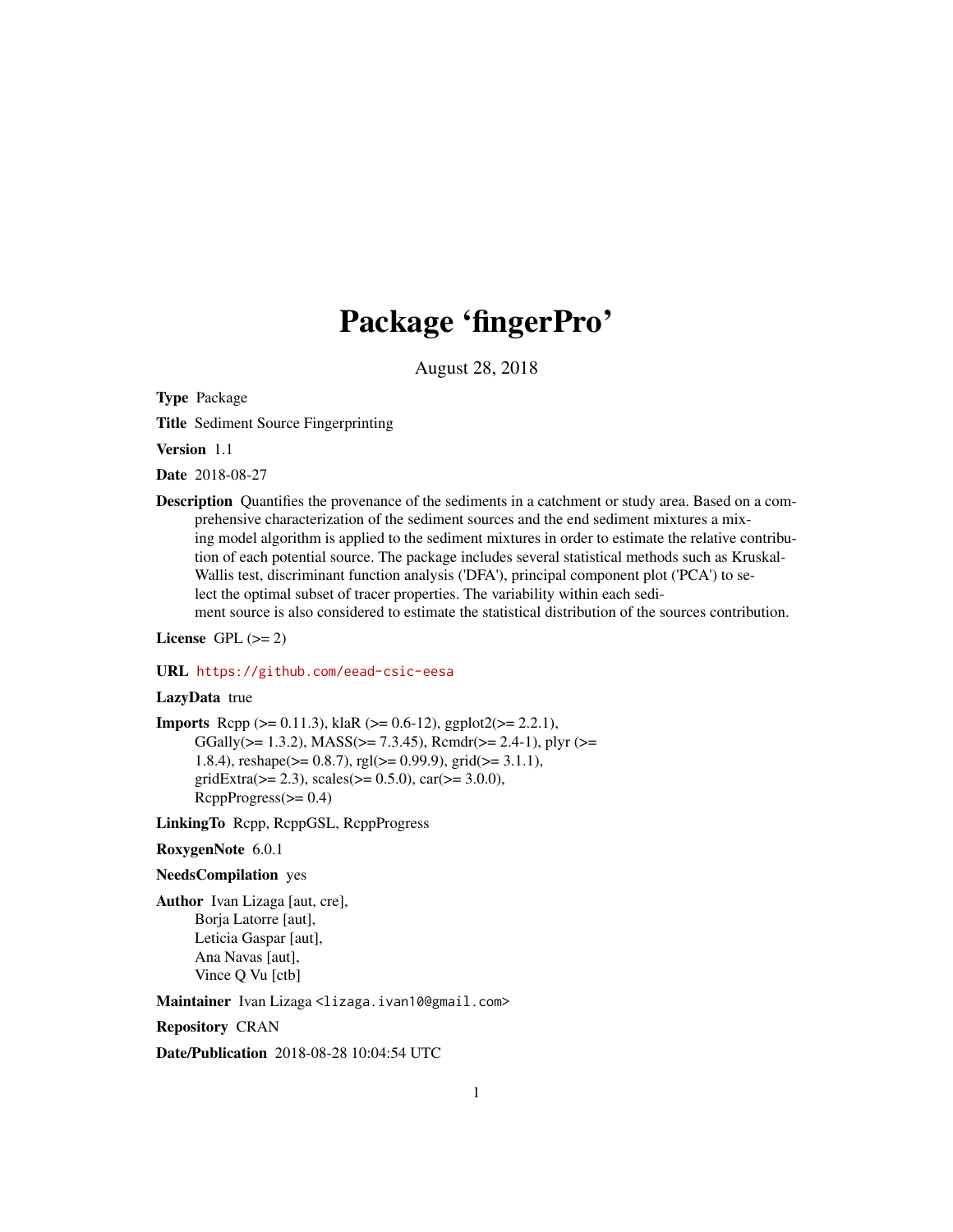## <span id="page-1-0"></span>R topics documented:

| $fingerPro-package \dots \dots \dots \dots \dots \dots \dots \dots \dots \dots \dots \dots \dots \dots \dots \dots \dots$ |  |  |  |  |  |  |  |  |  |  |  |  |  |  |  |                           |
|---------------------------------------------------------------------------------------------------------------------------|--|--|--|--|--|--|--|--|--|--|--|--|--|--|--|---------------------------|
|                                                                                                                           |  |  |  |  |  |  |  |  |  |  |  |  |  |  |  | $\overline{\phantom{a}3}$ |
|                                                                                                                           |  |  |  |  |  |  |  |  |  |  |  |  |  |  |  | $\overline{4}$            |
|                                                                                                                           |  |  |  |  |  |  |  |  |  |  |  |  |  |  |  | 5                         |
|                                                                                                                           |  |  |  |  |  |  |  |  |  |  |  |  |  |  |  | -5                        |
|                                                                                                                           |  |  |  |  |  |  |  |  |  |  |  |  |  |  |  | 6                         |
| $inputSample \dots \dots \dots \dots \dots \dots \dots \dots \dots \dots \dots \dots \dots \dots \dots \dots$             |  |  |  |  |  |  |  |  |  |  |  |  |  |  |  | 7                         |
|                                                                                                                           |  |  |  |  |  |  |  |  |  |  |  |  |  |  |  | $\overline{7}$            |
|                                                                                                                           |  |  |  |  |  |  |  |  |  |  |  |  |  |  |  | $\overline{7}$            |
|                                                                                                                           |  |  |  |  |  |  |  |  |  |  |  |  |  |  |  | - 8                       |
|                                                                                                                           |  |  |  |  |  |  |  |  |  |  |  |  |  |  |  | $\mathbf{8}$              |
|                                                                                                                           |  |  |  |  |  |  |  |  |  |  |  |  |  |  |  | 9                         |
|                                                                                                                           |  |  |  |  |  |  |  |  |  |  |  |  |  |  |  | - 9                       |
|                                                                                                                           |  |  |  |  |  |  |  |  |  |  |  |  |  |  |  |                           |
|                                                                                                                           |  |  |  |  |  |  |  |  |  |  |  |  |  |  |  |                           |
|                                                                                                                           |  |  |  |  |  |  |  |  |  |  |  |  |  |  |  |                           |
| Index                                                                                                                     |  |  |  |  |  |  |  |  |  |  |  |  |  |  |  | 12                        |

fingerPro-package *Sediment Source Fingerprinting*

#### Description

Soil erosion is one of the biggest challenges for food production and reservoirs siltation around the world. Information on sediment, nutrients and pollutant transport is required for effective control strategies. Source estimates are difficult to obtain using traditional monitoring techniques, but sediment source fingerprinting, has been proved to be a valuable tool. Sediment source fingerprinting offers the potential to assess sediment provenance as a basis to develop management plans and prevent erosion. The procedure focuses on developing methods that enable the apportionment of sediment sources to be identified from a composite sample of sediment mixture material. We developed an R-package as a tool to quantify the provenance of the sediments in a catchment. A mixing model algorithm is applied to the sediment mixture samples in order to estimate the relative contribution of each potential source. The package consists of a set of functions used to: i) characterise and pre-process the data, select the optimum subset of tracers; ii) unmix sediment samples and quantify the apportionment of each source; iii) assess the effect of the source variability; and iv) visualize and export the results.

#### Author(s)

Ivan Lizaga, Borja Latorre, Leticia Gaspar, Ana Navas Maintainer: Ivan Lizaga <ilizaga@eead.csic.es // lizaga.ivan10@gmail.com>

#### See Also

https://github.com/eead-csic-eesa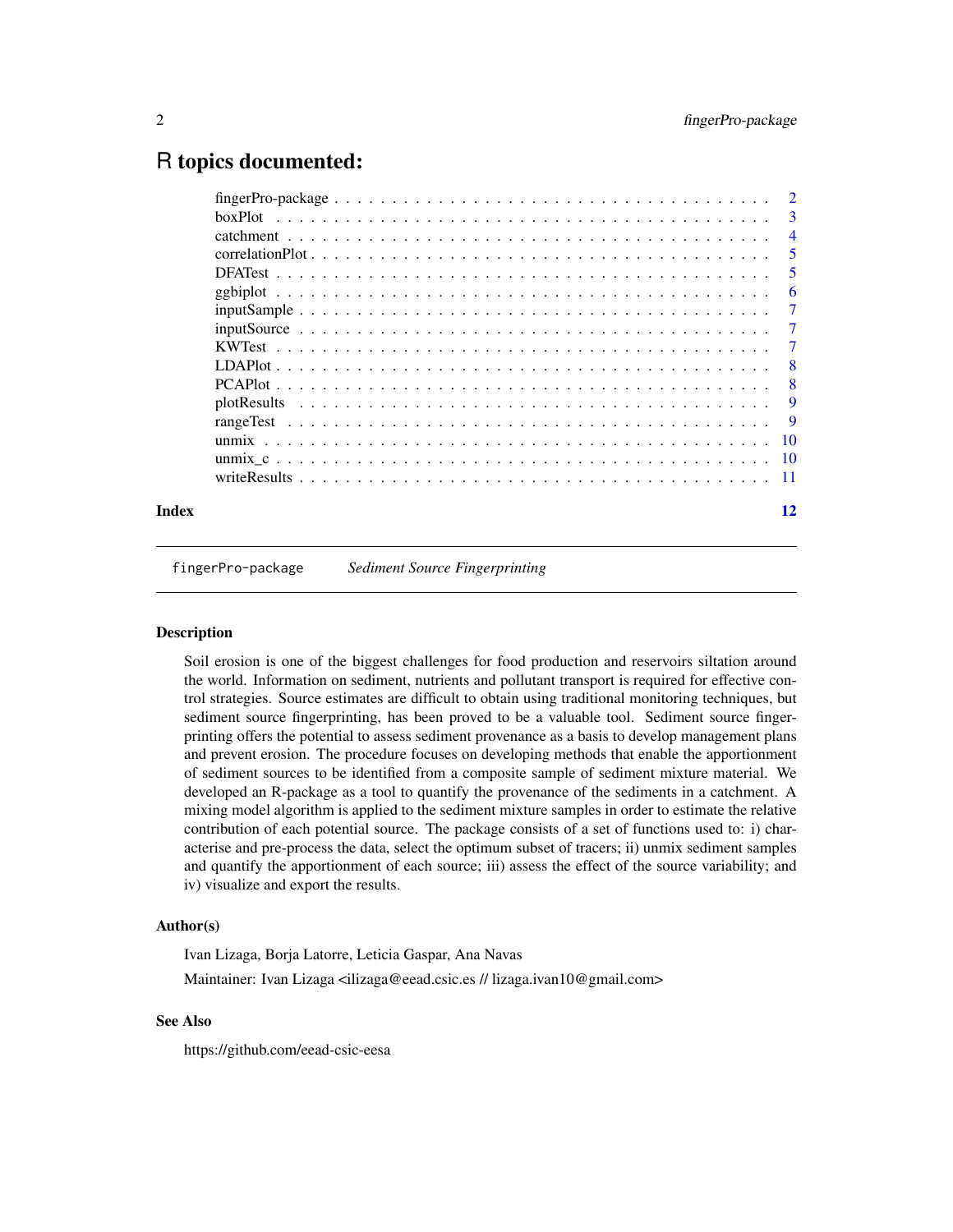#### <span id="page-2-0"></span>boxPlot 3

#### Examples

#Created on 22/08/2018

```
#If you want to use your own data
#setwd("the directory that contains your dataset")
#data <- read.table('your dataset', header = T, sep = '\t')
#install.packages("fingerPro")
#library(fingerPro)
#Example of the data included in the fingerPro package
#Load the dataset called "catchment"
```

```
# "Catchment": this dataset has been selected from a Mediterranean catchment for
#this purpose and contains high-quality radionuclides and geochemistry data.
#AG (cropland)
#PI and PI1 (Pine forest, at first looks different but when you display de LDA plot
#you will see that the wisher decision in join both pines as the same source)
#SS (subsoil)
data <- catchment
#boxPlot(data, columns = 1:6, ncol = 3)
#correlationPlot(data, columns = 1:5, mixtures = TRUE)
LDAPlot(data, P3D=FALSE)
#variables are collinear
#select the optimum set of tracers by implementing the statistical tests
data <- rangeTest(data)
data <- KWTest(data)
data <- DFATest(data)
#Check how the selected tracers discriminate between sources
LDAPlot(data, P3D=FALSE)
#change P3D=FALSE to P3D=TRUE to visualize the 3D LDAPlot
#2D and 3D LDAPlots suggest that two of the sources have to be combined
#reload the original dataset "catchment"
data <- catchment
# Combine sources PI1 and PI based on the previous LDAPlot
data$Land_Use[data$Land_Use == 'PI1'] <- 'PI'
#select the optimum set of tracers by implementing the statistical tests
data <- rangeTest(data)
data <- KWTest(data)
data <- DFATest(data)
LDAPlot(data, P3D=FALSE)
PCAPlot(data)
#Now the optimum tracer properties selected discriminate well, so proceed with the unmix function
result <- unmix(data, samples = 100L, iter =100L)
#Display the results
plotResults(result, y_high = 5, n = 1)
writeResults(result)
```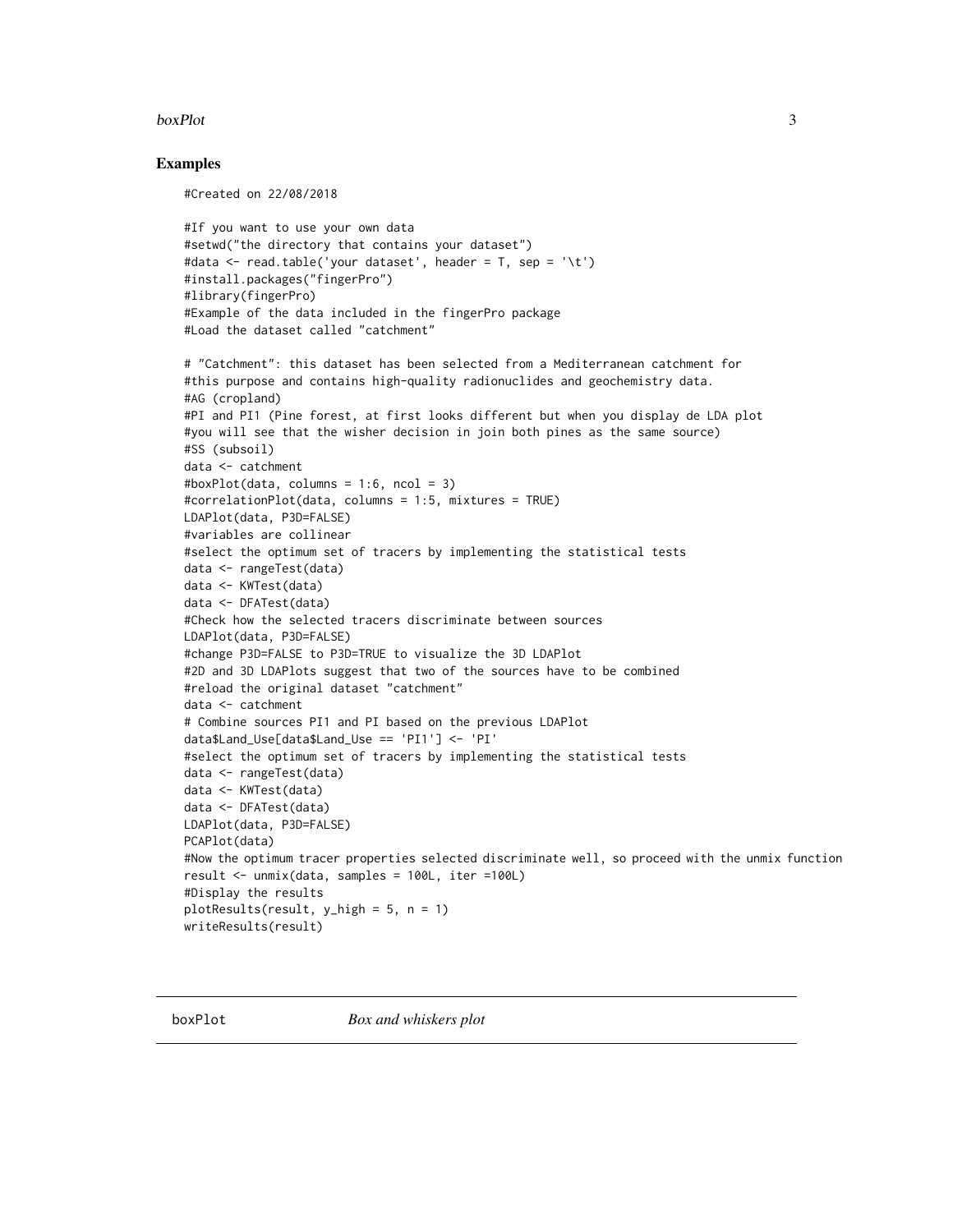<span id="page-3-0"></span>The boxplot compactly shows the distribution of a continuous variable. It displays five summary statistics (the median, two hinges and two whiskers), and all "outlying" points individually.

#### Usage

```
boxPlot(data, columns = 1:ncol(data) - 2, ncol = 3)
```
#### Arguments

| data    | Data frame containing source and mixtures data                                                                     |
|---------|--------------------------------------------------------------------------------------------------------------------|
| columns | Numeric vector containing the index of the columns in the chart (the first column<br>refers to the first variable) |
| ncol    | Number of charts per row                                                                                           |

| catchment | Land use and fingerprinting properties in a Mediterranean catchment |
|-----------|---------------------------------------------------------------------|
|-----------|---------------------------------------------------------------------|

#### Description

A dataset containing the different tracer properties of the different land uses in a Mediterranean catchment and one mixture sample located at the output of the catchment. The variables are as follows:

#### Usage

catchment

#### Format

A data frame with 22 rows and 23 variables:

id reference number id of each sample analysed

Land\_Use grouping variable, in this study refers to the different land uses in the catchment

Pbex, K40, Bi214, Ra226, Th232, U238, Nb, Sr, Rb, Pb, Zn, Fe, Mn, Cr, V, Ti, Ca, K, Al, Si, Mg value of the tracer property for each sample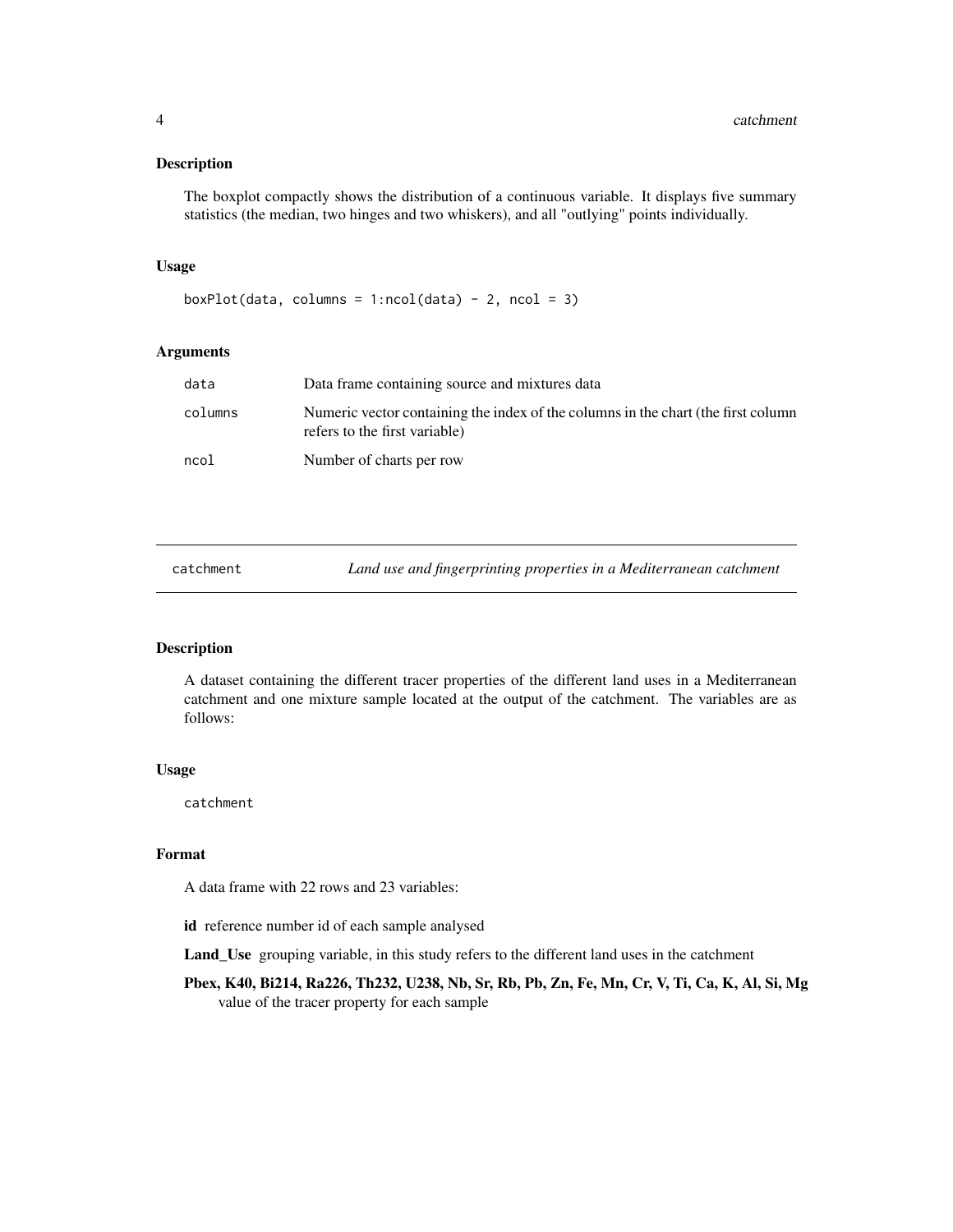<span id="page-4-0"></span>The function displays a correlation matrix of each of the properties divided by the different sources to help the user in the decision.

#### Usage

```
correlationPlot(data, columns = c(1:ncol(data) - 1), mixtures = F)
```
#### Arguments

| data     | Data frame containing source and mixtures data                                                                        |
|----------|-----------------------------------------------------------------------------------------------------------------------|
| columns  | Numeric vector containing the index of the columns in the chart (the first column<br>refers to the grouping variable) |
| mixtures | Boolean to include or exclude the mixture samples in the chart                                                        |

| Discriminant function analysis test<br>DFATest |  |  |  |
|------------------------------------------------|--|--|--|
|------------------------------------------------|--|--|--|

#### Description

Performs a stepwise forward variable selection using the Wilk's Lambda criterion.

#### Usage

```
DFATest(data, niveau = 0.1)
```
#### Arguments

| data   | Data frame containing source and mixtures |
|--------|-------------------------------------------|
| niveau | level for the approximate F-test decision |

#### Value

Data frame only containing the variables that pass the DFA test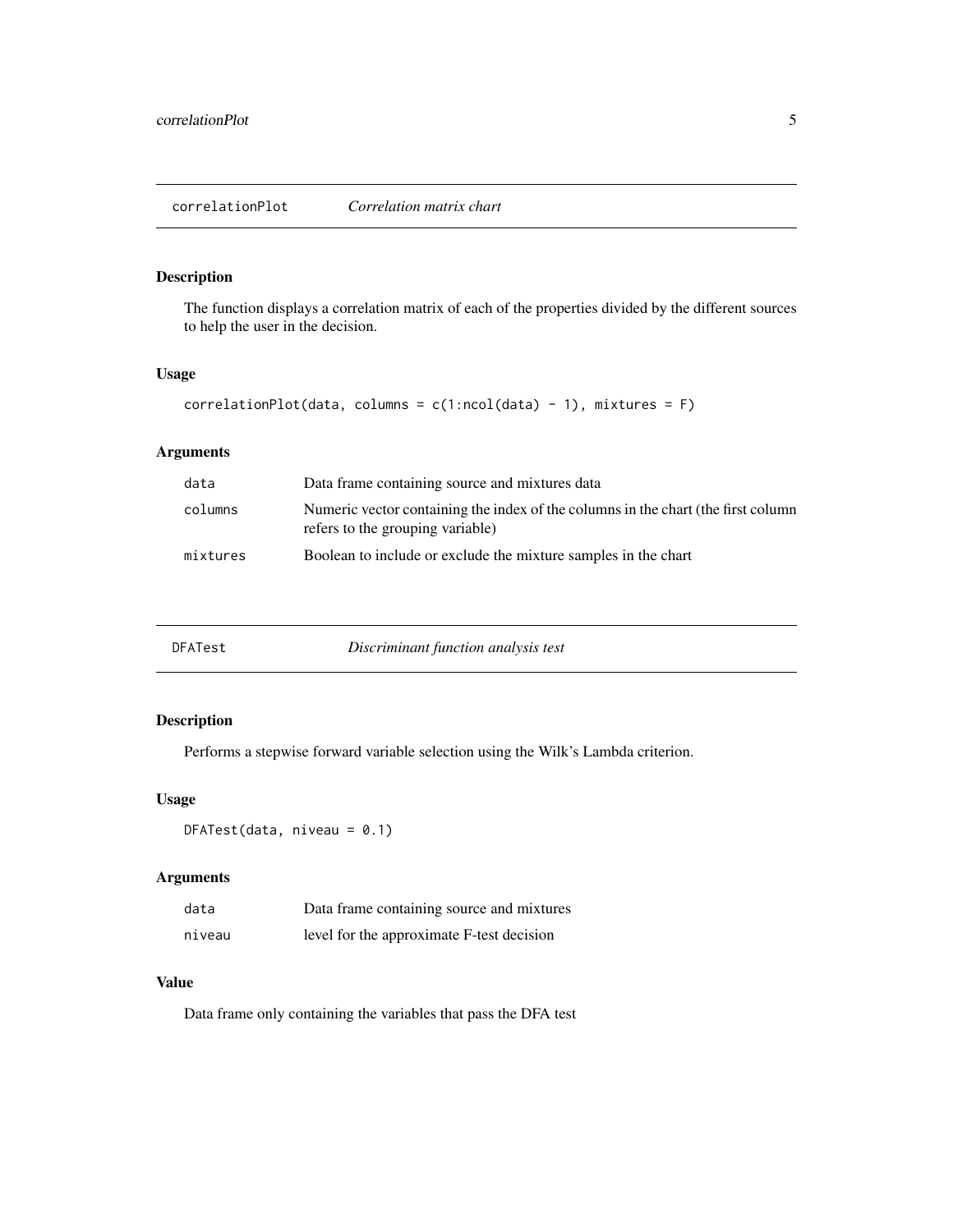<span id="page-5-0"></span>Biplot for Principal Components using ggplot2

#### Usage

```
ggbiplot(pcobj, choices = 1:2, scale = 1, pc.biplot = TRUE,obs.\text{scale} = 1 - scale, \text{var}.\text{scale} = scale, \text{groups} = NULL,ellipse = FALSE, ellipse.prob = 0.68, labels = NULL, labels.size = 3,
  alpha = 1, var.axes = TRUE, circle = FALSE, circle.prob = 0.69,
  varname.size = 3, varname.adjust = 1.5, varname.abbrev = FALSE)
```
#### Arguments

| pcobj          | an object returned by promp() or princomp()                                                                                                                                                                                    |
|----------------|--------------------------------------------------------------------------------------------------------------------------------------------------------------------------------------------------------------------------------|
| choices        | which PCs to plot                                                                                                                                                                                                              |
| scale          | covariance biplot (scale = 1), form biplot (scale = 0). When scale = 1, the in-<br>ner product between the variables approximates the covariance and the distance<br>between the points approximates the Mahalanobis distance. |
| pc.biplot      | for compatibility with biplot.princomp()                                                                                                                                                                                       |
| obs.scale      | scale factor to apply to observations                                                                                                                                                                                          |
| var.scale      | scale factor to apply to variables                                                                                                                                                                                             |
| groups         | optional factor variable indicating the groups that the observations belong to. If<br>provided the points will be colored according to groups                                                                                  |
| ellipse        | draw a normal data ellipse for each group?                                                                                                                                                                                     |
| ellipse.prob   | size of the ellipse in Normal probability                                                                                                                                                                                      |
| labels         | optional vector of labels for the observations                                                                                                                                                                                 |
| labels.size    | size of the text used for the labels                                                                                                                                                                                           |
| alpha          | alpha transparency value for the points ( $0 =$ transparent, $1 =$ opaque)                                                                                                                                                     |
| var.axes       | draw arrows for the variables?                                                                                                                                                                                                 |
| circle         | draw a correlation circle? (only applies when promp was called with scale $=$<br>TRUE and when var.scale $= 1$ )                                                                                                               |
| varname.size   | size of the text for variable names                                                                                                                                                                                            |
| varname.adjust | adjustment factor the placement of the variable names, $\geq$ 1 means farther from<br>the arrow                                                                                                                                |
|                | varname. abbrev whether or not to abbreviate the variable names                                                                                                                                                                |
| circle.prob    | size of the ellipse in Normal probability                                                                                                                                                                                      |

#### Value

a ggplot2 plot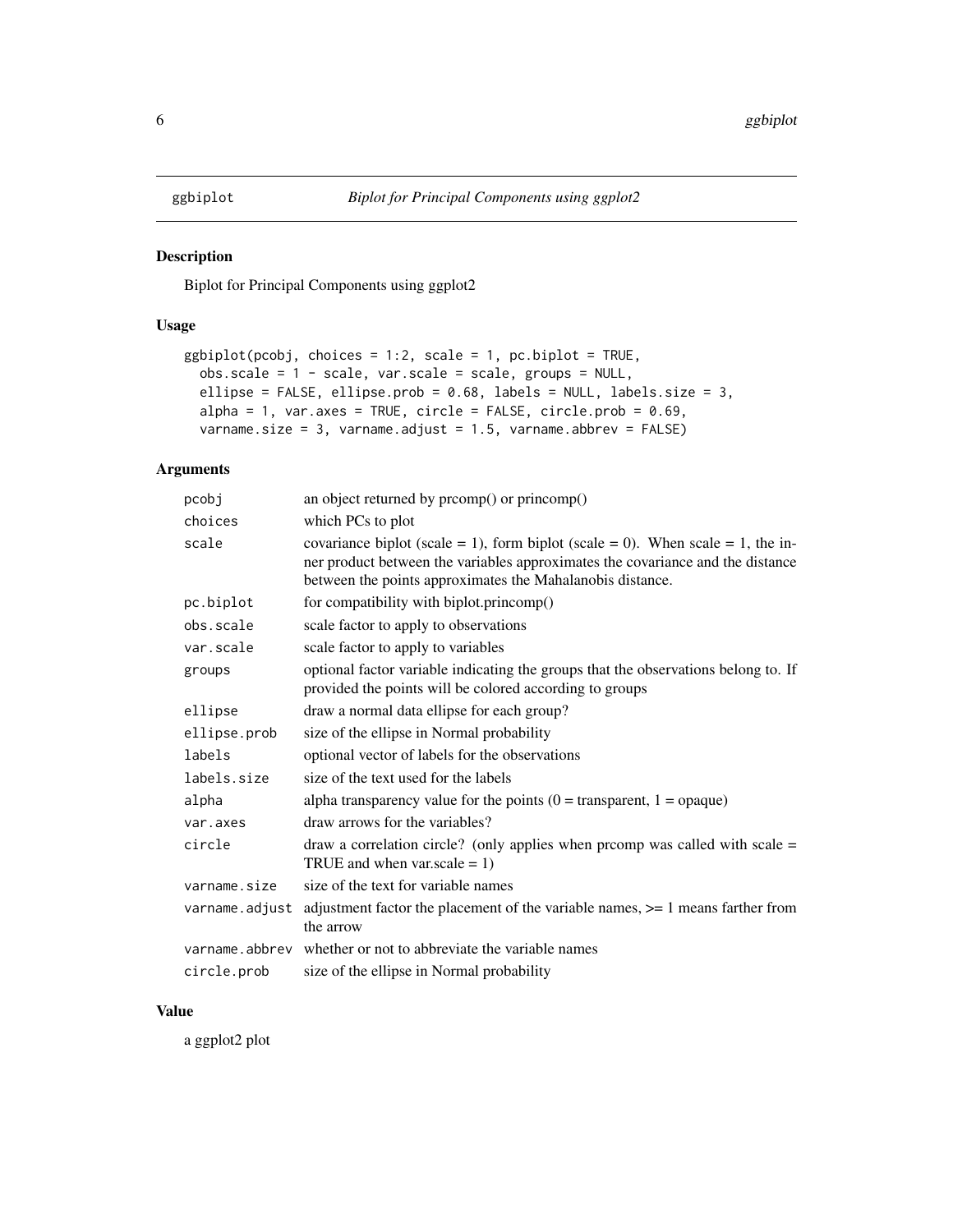<span id="page-6-0"></span>

The function select and extract the sediment mixtures of the dataset.

#### Usage

inputSample(data)

#### Arguments

data Data frame containing source and mixtures data

inputSource *Input sediment sources*

#### Description

The function select and extract the source samples of the dataset.

#### Usage

inputSource(data)

#### Arguments

data Data frame containing source and mixtures data

KWTest *Kruskal-Wallis rank sum test*

#### Description

This function excludes from the original data frame the properties which do not show significant differences between sources.

#### Usage

 $KWTest(data, pvalue = 0.05)$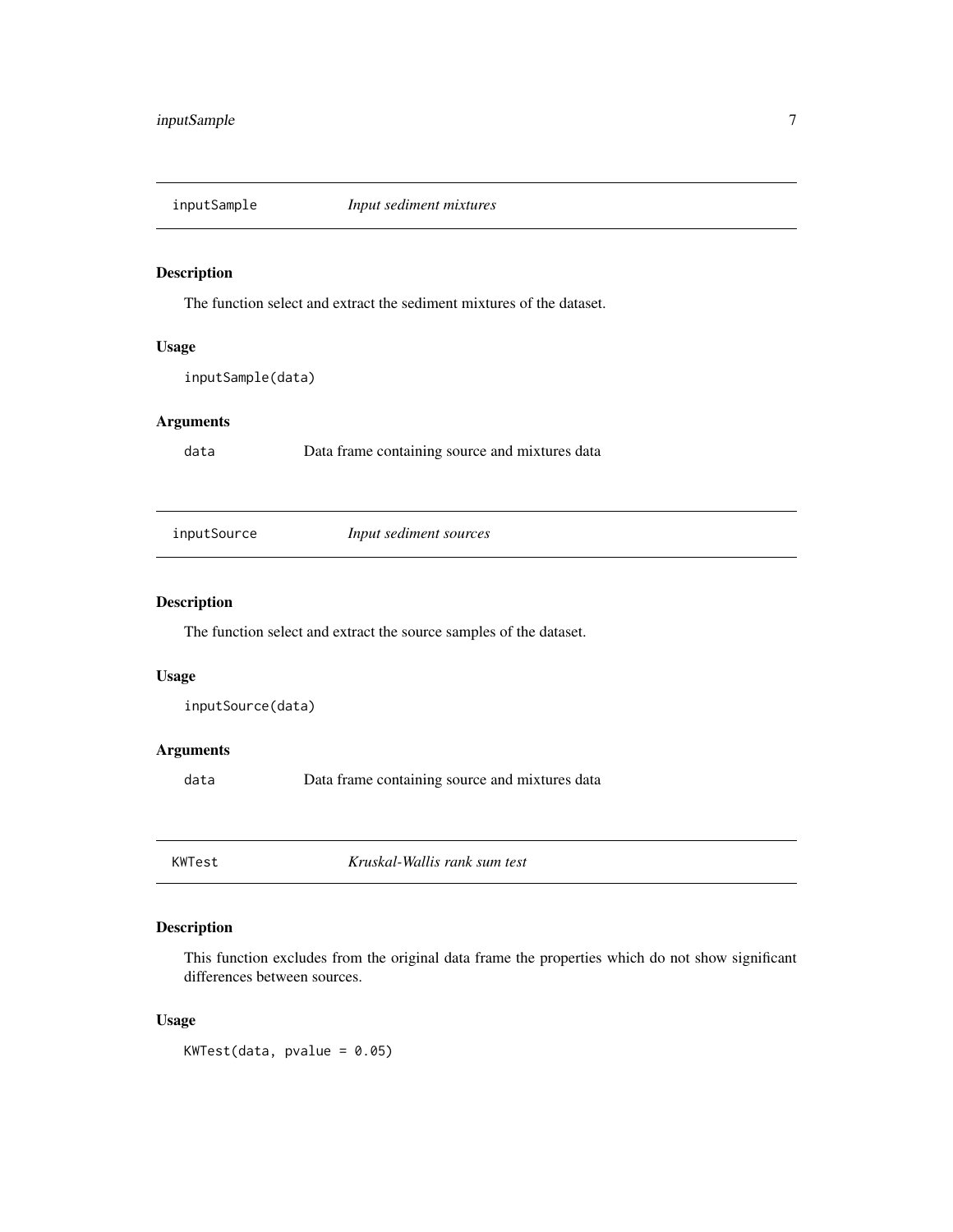#### <span id="page-7-0"></span>Arguments

| data   | Data frame containing source and mixtures |
|--------|-------------------------------------------|
| pvalue | p-value threshold                         |

#### Value

Data frame only containing the variables that pass the Kruskal-Wallis test

| Linear discriminat analysis chart<br>LDAPlot |  |
|----------------------------------------------|--|
|----------------------------------------------|--|

#### Description

The function performs a linear discriminant analysis and displays the data in the relevant dimensions.

#### Usage

LDAPlot(data, P3D = FALSE)

#### Arguments

| data             | Data frame containing source and mixtures data     |
|------------------|----------------------------------------------------|
| P <sub>3</sub> D | Boolean to switch between 2 to 3 dimensional chart |

PCAPlot *Principal component analysis chart*

#### Description

The function performs a principal components analysis on the given data matrix and displays a biplot using vqv.ggbiplot package of the results for each different source to help the user in the decision.

#### Usage

```
PCAPlot(data, components = c(1:2))
```
#### Arguments

| data       | Data frame containing source and mixtures data                                      |
|------------|-------------------------------------------------------------------------------------|
| components | Numeric vector containing the index of the two principal components in the<br>chart |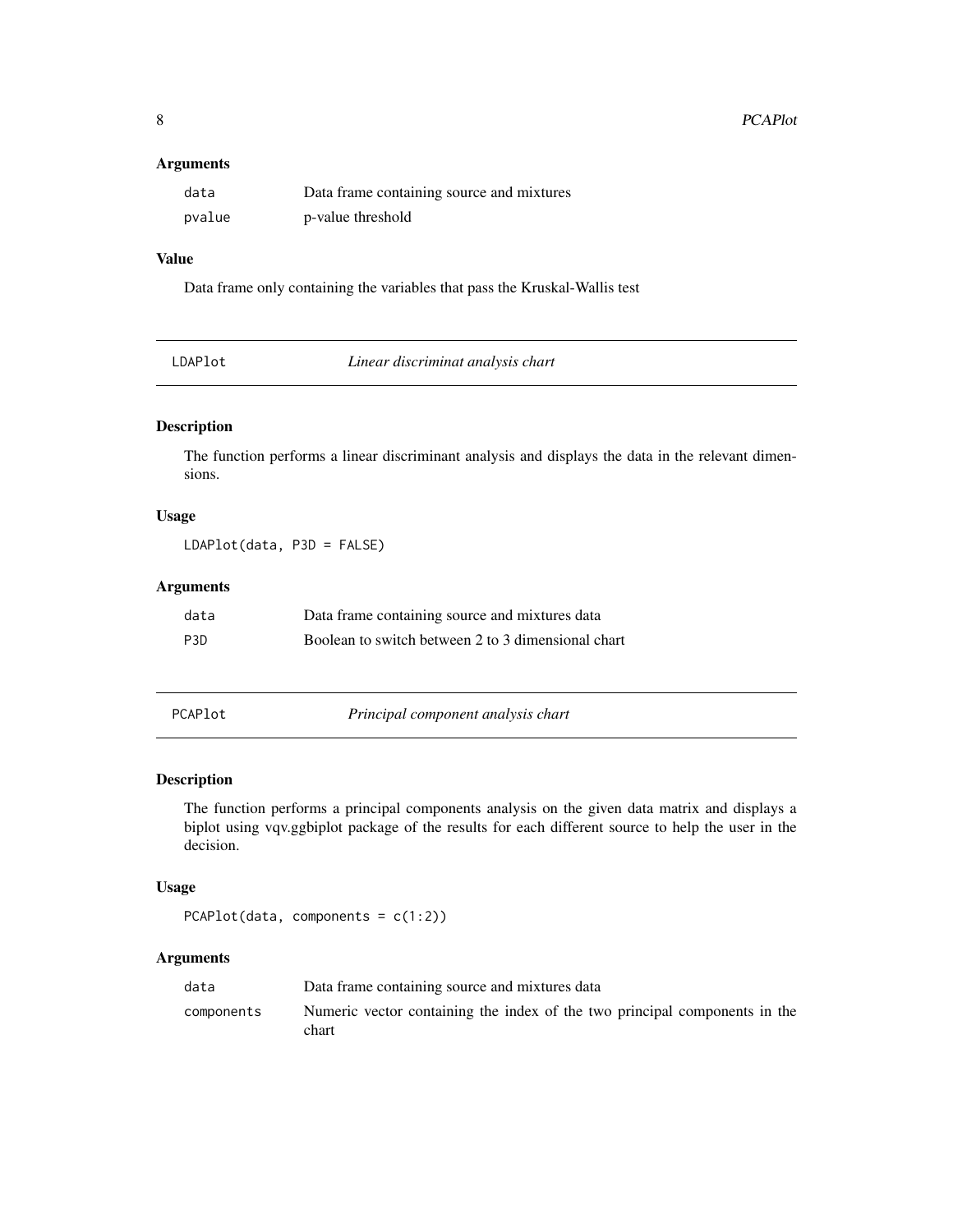<span id="page-8-0"></span>

The function performs a density chart of the relative contribution of the potential sediment sources for each sediment mixture in the dataset.

#### Usage

plotResults(data, y\_high = 6.5, n = 1)

#### Arguments

| data   | Data frame containing the relative contribution of the potential sediment sources<br>for each sediment mixture in the dataset |
|--------|-------------------------------------------------------------------------------------------------------------------------------|
| v_high | Number of the vertical height of the y-axis                                                                                   |
| n      | Number of charts per row                                                                                                      |
|        |                                                                                                                               |

#### Description

Function that excludes the properties of the sediment mixture/s outside the minimum and maximum values in the sediment sources.

#### Usage

```
rangeTest(data)
```
#### Arguments

data Data frame containing source and mixtures

#### Value

Data frame containing sediment sources and mixtures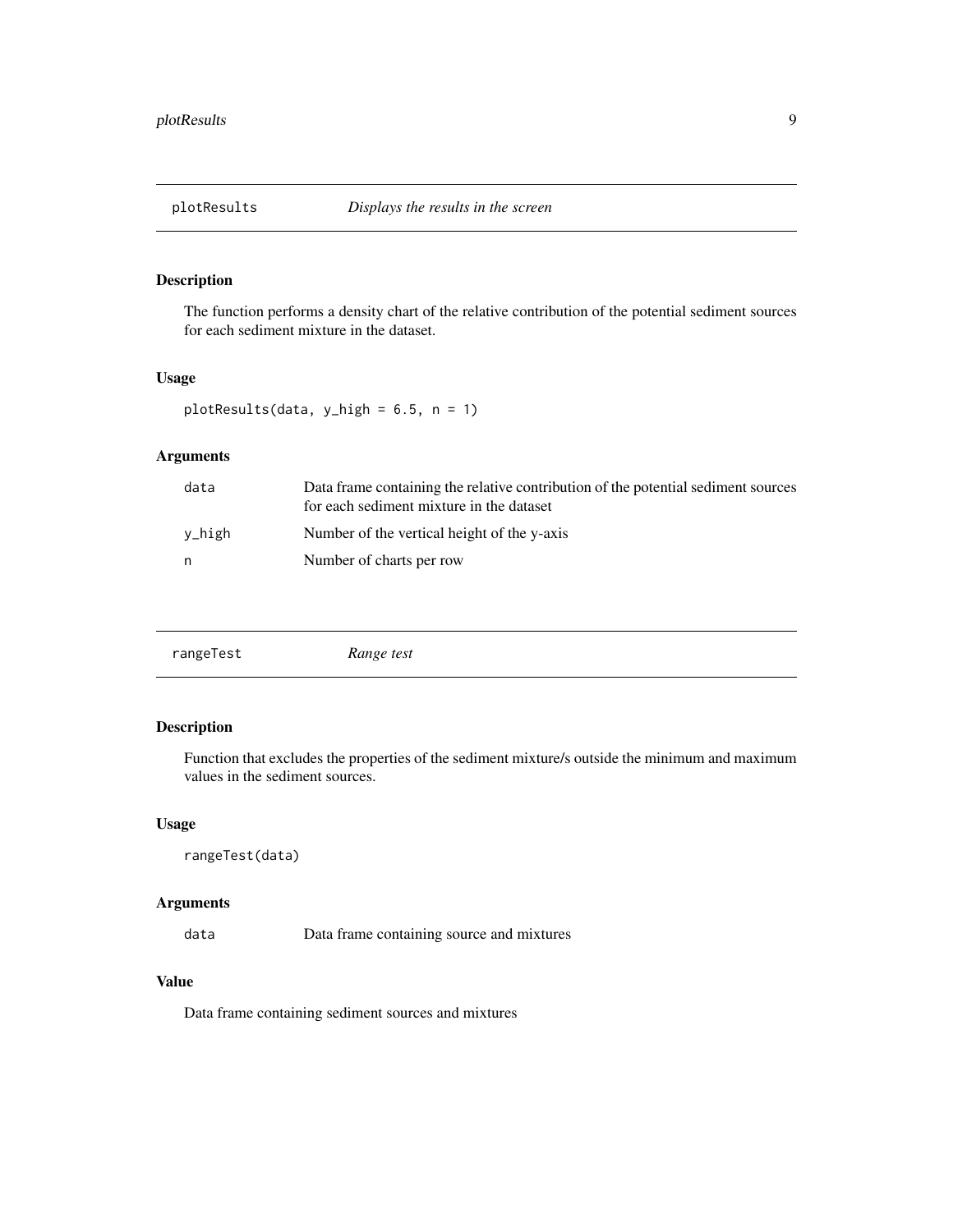<span id="page-9-0"></span>

Asses the relative contribution of the potential sediment sources for each sediment mixture in the dataset.

#### Usage

unmix(data, samples = 100L, iter = 100L, seed = 123456L)

#### Arguments

| data    | Data frame containing sediment source and mixtures |
|---------|----------------------------------------------------|
| samples | Number of samples in each hypercube dimension      |
| iter    | Iterations in the source variability analysis      |
| seed    | Seed for the random number generator               |

#### Value

Data frame containing the relative contribution of the sediment sources for each sediment mixture and iterations

| $unmix_c$ | Mixing model |  |
|-----------|--------------|--|
|           |              |  |

#### Description

Mixing model

#### Usage

```
unmix_c(sources, samples, trials = 100L, iter = 100L,
  seed = 69512L)
```
#### Arguments

| sources | Data frame containing sediment sources data   |
|---------|-----------------------------------------------|
| samples | Data frame containing sediment mixtures data  |
| trials  | Number of samples in each hypercube dimension |
| iter    | Iterations in the source variability analysis |
| seed    | Seed for the random number generator          |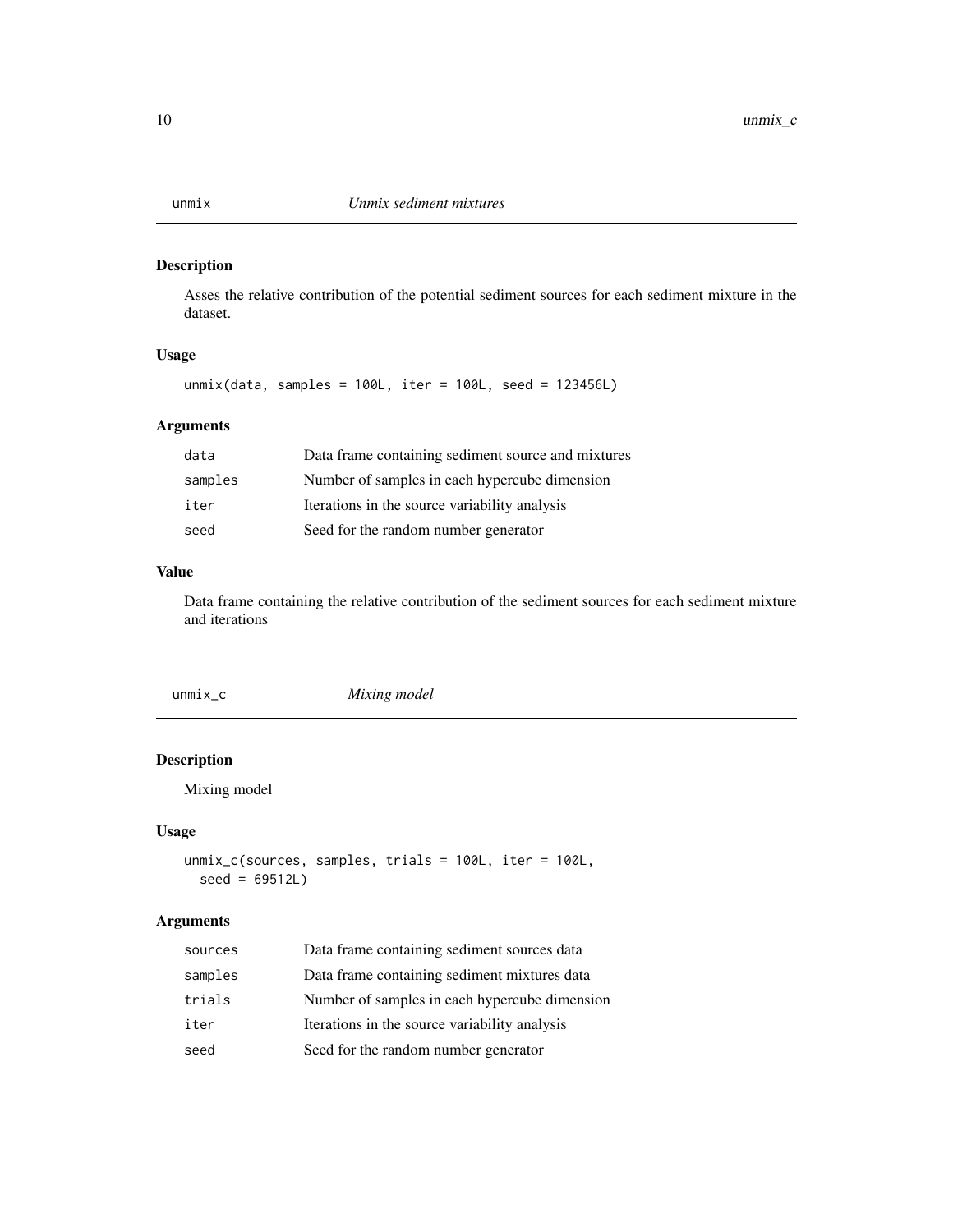#### <span id="page-10-0"></span>writeResults 11

#### Value

Data frame containing the relative contribution of the sediment sources for each sediment mixture and iterations

writeResults *Save the results*

#### Description

The function saves the results in the workspace file for all the sediment mixture samples and for each sediment mixture sample separately

#### Usage

writeResults(data)

#### Arguments

data Data frame containing the relative contribution of the potential sediment sources for each sediment mixture in the dataset